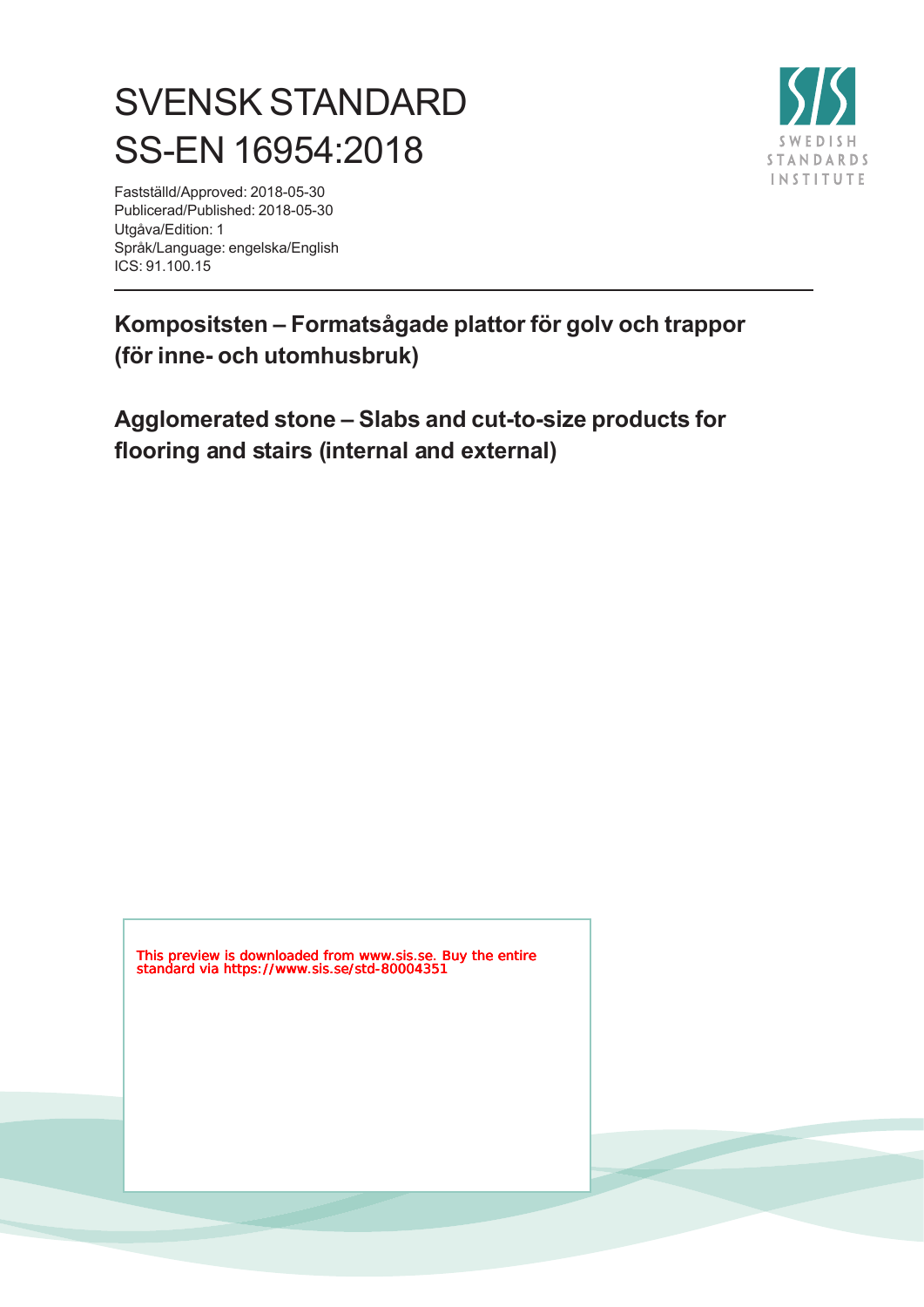# Standarder får världen att fungera

*SIS (Swedish Standards Institute) är en fristående ideell förening med medlemmar från både privat och offentlig sektor. Vi är en del av det europeiska och globala nätverk som utarbetar internationella standarder. Standarder är dokumenterad kunskap utvecklad av framstående aktörer inom industri, näringsliv och samhälle och befrämjar handel över gränser, bidrar till att processer och produkter blir säkrare samt effektiviserar din verksamhet.* 

#### **Delta och påverka**

Som medlem i SIS har du möjlighet att påverka framtida standarder inom ditt område på nationell, europeisk och global nivå. Du får samtidigt tillgång till tidig information om utvecklingen inom din bransch.

#### **Ta del av det färdiga arbetet**

Vi erbjuder våra kunder allt som rör standarder och deras tillämpning. Hos oss kan du köpa alla publikationer du behöver – allt från enskilda standarder, tekniska rapporter och standardpaket till handböcker och onlinetjänster. Genom vår webbtjänst e-nav får du tillgång till ett lättnavigerat bibliotek där alla standarder som är aktuella för ditt företag finns tillgängliga. Standarder och handböcker är källor till kunskap. Vi säljer dem.

#### **Utveckla din kompetens och lyckas bättre i ditt arbete**

Hos SIS kan du gå öppna eller företagsinterna utbildningar kring innehåll och tillämpning av standarder. Genom vår närhet till den internationella utvecklingen och ISO får du rätt kunskap i rätt tid, direkt från källan. Med vår kunskap om standarders möjligheter hjälper vi våra kunder att skapa verklig nytta och lönsamhet i sina verksamheter.

**Vill du veta mer om SIS eller hur standarder kan effektivisera din verksamhet är du välkommen in på www.sis.se eller ta kontakt med oss på tel 08-555 523 00.**

# Standards make the world go round

*SIS (Swedish Standards Institute) is an independent non-profit organisation with members from both the private and public sectors. We are part of the European and global network that draws up international standards. Standards consist of documented knowledge developed by prominent actors within the industry, business world and society. They promote cross-border trade, they help to make processes and products safer and they streamline your organisation.*

#### **Take part and have influence**

As a member of SIS you will have the possibility to participate in standardization activities on national, European and global level. The membership in SIS will give you the opportunity to influence future standards and gain access to early stage information about developments within your field.

#### **Get to know the finished work**

We offer our customers everything in connection with standards and their application. You can purchase all the publications you need from us - everything from individual standards, technical reports and standard packages through to manuals and online services. Our web service e-nav gives you access to an easy-to-navigate library where all standards that are relevant to your company are available. Standards and manuals are sources of knowledge. We sell them.

#### **Increase understanding and improve perception**

With SIS you can undergo either shared or in-house training in the content and application of standards. Thanks to our proximity to international development and ISO you receive the right knowledge at the right time, direct from the source. With our knowledge about the potential of standards, we assist our customers in creating tangible benefit and profitability in their organisations.

**If you want to know more about SIS, or how standards can streamline your organisation, please visit www.sis.se or contact us on phone +46 (0)8-555 523 00**



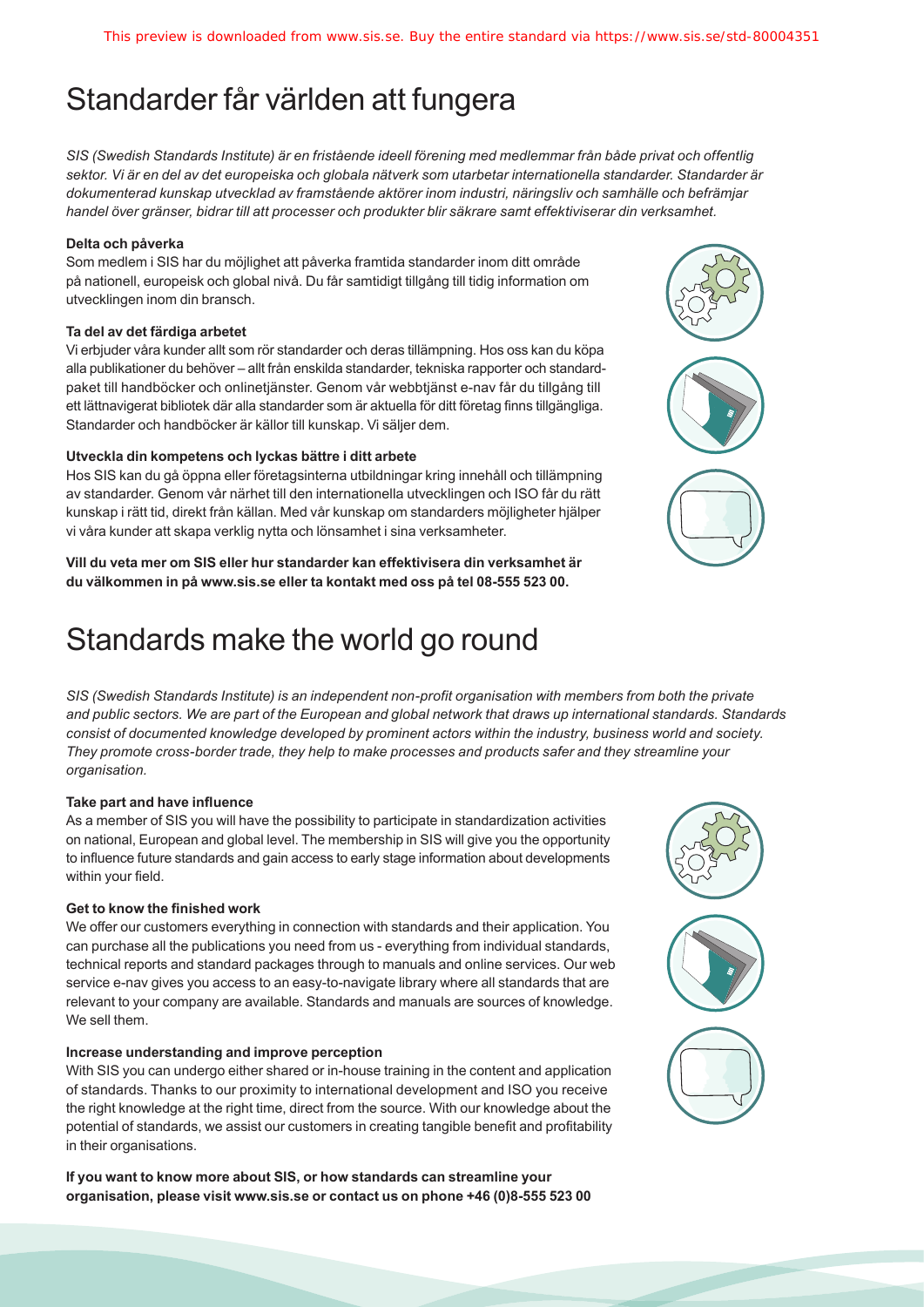Europastandarden EN 16954:2018 gäller som svensk standard. Detta dokument innehåller den officiella engelska versionen av EN 16954:2018.

The European Standard EN 16954:2018 has the status of a Swedish Standard. This document contains the official version of EN 16954:2018.

© Copyright / Upphovsrätten till denna produkt tillhör SIS, Swedish Standards Institute, Stockholm, Sverige. Användningen av denna produkt regleras av slutanvändarlicensen som återfinns i denna produkt, se standardens sista sidor.

© Copyright SIS, Swedish Standards Institute, Stockholm, Sweden. All rights reserved. The use of this product is governed by the end-user licence for this product. You will find the licence in the end of this document.

*Upplysningar om sakinnehållet i standarden lämnas av SIS, Swedish Standards Institute, telefon 08-555 520 00. Standarder kan beställas hos SIS som även lämnar allmänna upplysningar om svensk och utländsk standard.*

*Information about the content of the standard is available from the Swedish Standards Institute (SIS), telephone +46 8 555 520 00. Standards may be ordered from SIS, who can also provide general information about Swedish and foreign standards.*

Denna standard är framtagen av kommittén för Natursten, SIS / TK 508.

Har du synpunkter på innehållet i den här standarden, vill du delta i ett kommande revideringsarbete eller vara med och ta fram andra standarder inom området? Gå in på www.sis.se - där hittar du mer information.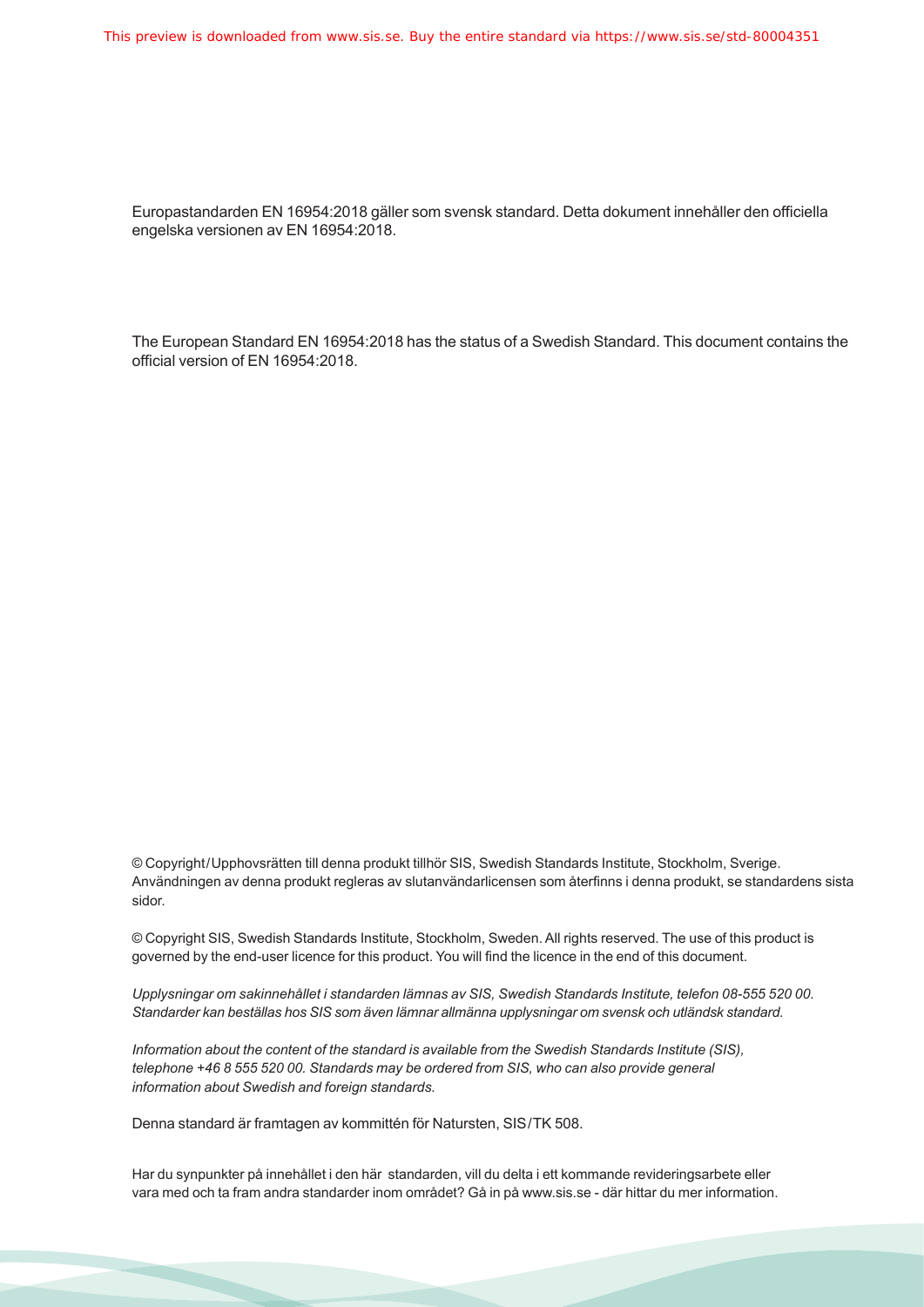This preview is downloaded from www.sis.se. Buy the entire standard via https://www.sis.se/std-80004351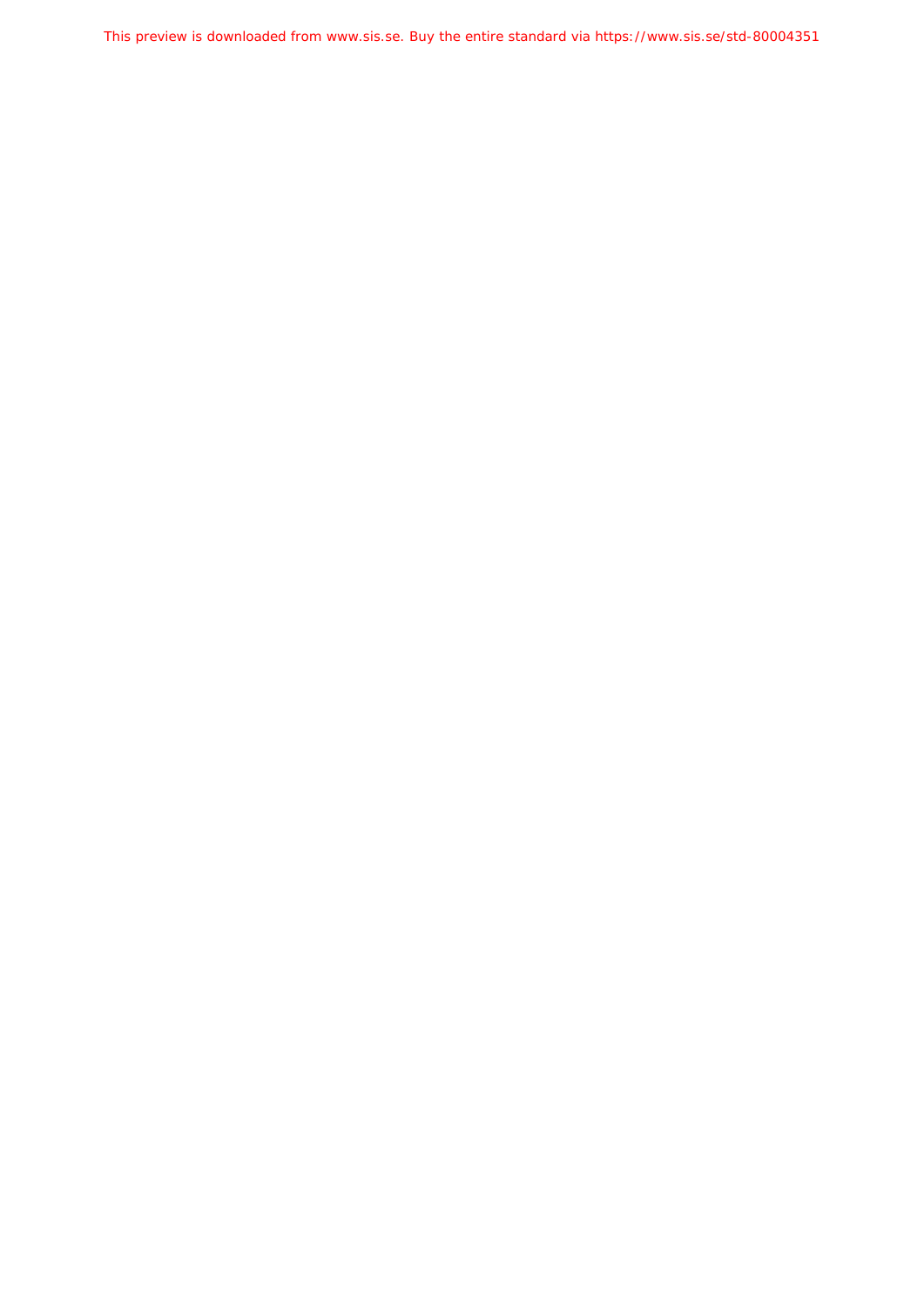# EUROPEAN STANDARD NORME EUROPÉENNE EUROPÄISCHE NORM

# **EN 16954**

May 2018

ICS 91.100.15

English Version

# Agglomerated stone - Slabs and cut-to-size products for flooring and stairs (internal and external)

Pierre agglomérée - Plaques et produits coupés sur mesure pour revêtements de sols et escaliers (intérieurs et extérieurs)

Künstlich hergestellter Stein - Platten und zugeschnittene Produkte für Boden- und Stufenbeläge (innen und außen)

This European Standard was approved by CEN on 27 December 2017.

CEN members are bound to comply with the CEN/CENELEC Internal Regulations which stipulate the conditions for giving this European Standard the status of a national standard without any alteration. Up-to-date lists and bibliographical references concerning such national standards may be obtained on application to the CEN-CENELEC Management Centre or to any CEN member.

This European Standard exists in three official versions (English, French, German). A version in any other language made by translation under the responsibility of a CEN member into its own language and notified to the CEN-CENELEC Management Centre has the same status as the official versions.

CEN members are the national standards bodies of Austria, Belgium, Bulgaria, Croatia, Cyprus, Czech Republic, Denmark, Estonia, Finland, Former Yugoslav Republic of Macedonia, France, Germany, Greece, Hungary, Iceland, Ireland, Italy, Latvia, Lithuania, Luxembourg, Malta, Netherlands, Norway, Poland, Portugal, Romania, Serbia, Slovakia, Slovenia, Spain, Sweden, Switzerland, Turkey and United Kingdom.



EUROPEAN COMMITTEE FOR STANDARDIZATION COMITÉ EUROPÉEN DE NORMALISATION EUROPÄISCHES KOMITEE FÜR NORMUNG

**CEN-CENELEC Management Centre: Rue de la Science 23, B-1040 Brussels**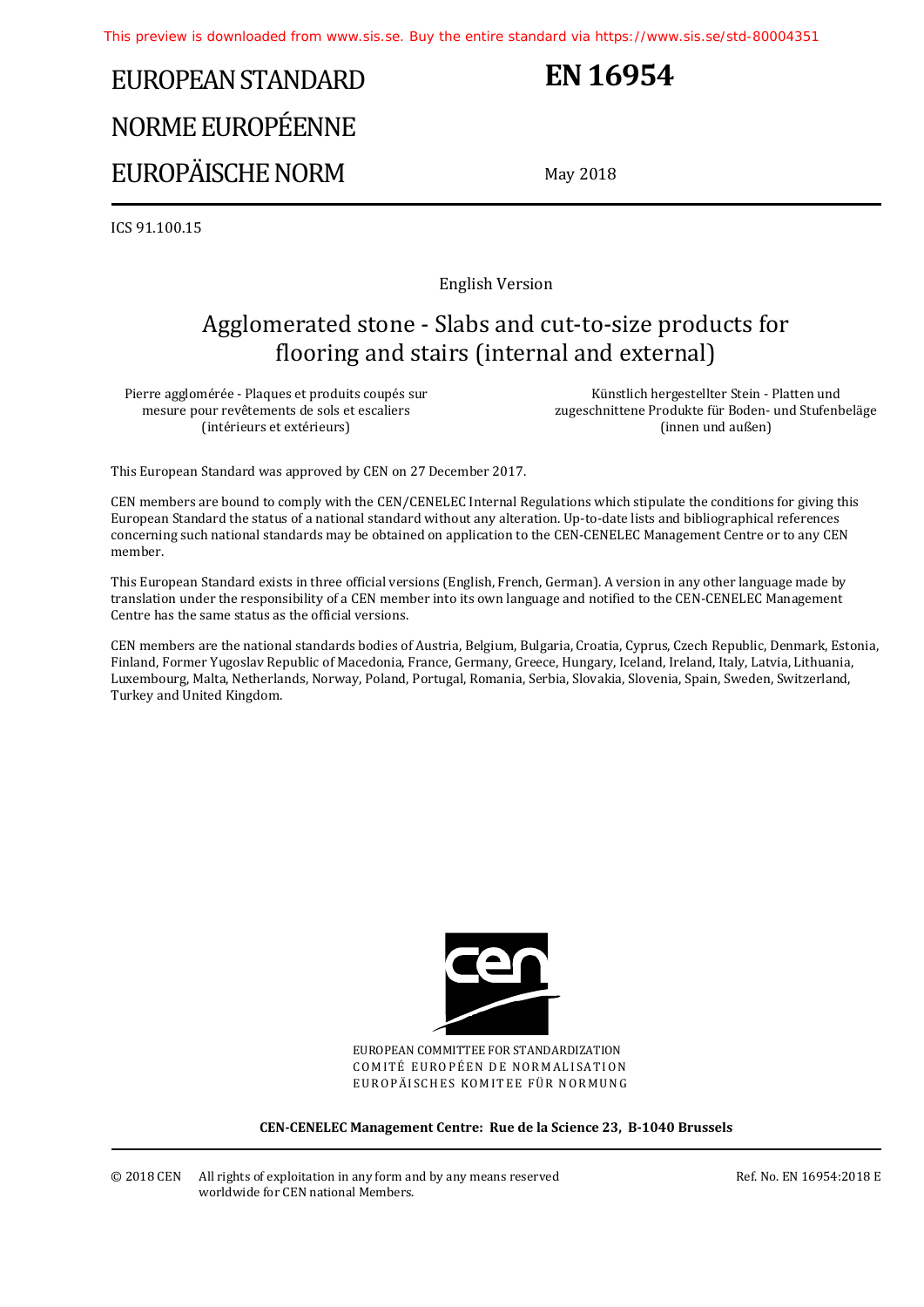This preview is downloaded from www.sis.se. Buy the entire standard via https://www.sis.se/std-80004351

### SS-EN 16954:2018 (E)

## **Contents**

| 1              |  |  |  |  |
|----------------|--|--|--|--|
| $\overline{2}$ |  |  |  |  |
| 3              |  |  |  |  |
| 4              |  |  |  |  |
| 4.1            |  |  |  |  |
| 4.1.1          |  |  |  |  |
| 4.1.2          |  |  |  |  |
| 4.1.3          |  |  |  |  |
| 4.2            |  |  |  |  |
| 4.2.1          |  |  |  |  |
| 4.2.2          |  |  |  |  |
| 4.2.3          |  |  |  |  |
| 4.2.4          |  |  |  |  |
| 4.2.5          |  |  |  |  |
| 4.2.6          |  |  |  |  |
| 4.2.7          |  |  |  |  |
| 4.2.8          |  |  |  |  |
| 4.2.9          |  |  |  |  |
|                |  |  |  |  |
|                |  |  |  |  |
|                |  |  |  |  |
|                |  |  |  |  |
|                |  |  |  |  |
|                |  |  |  |  |
| 5              |  |  |  |  |
| 6              |  |  |  |  |
| 6.1            |  |  |  |  |
| 6.2            |  |  |  |  |
| 6.2.1          |  |  |  |  |
| 6.2.2          |  |  |  |  |
| 6.2.3          |  |  |  |  |
| 6.2.4          |  |  |  |  |
| 6.3            |  |  |  |  |
| 6.3.1          |  |  |  |  |
| 6.3.2          |  |  |  |  |
| 6.3.3          |  |  |  |  |
| 6.3.4          |  |  |  |  |
| 6.3.5          |  |  |  |  |
| 6.3.6          |  |  |  |  |
| $\overline{7}$ |  |  |  |  |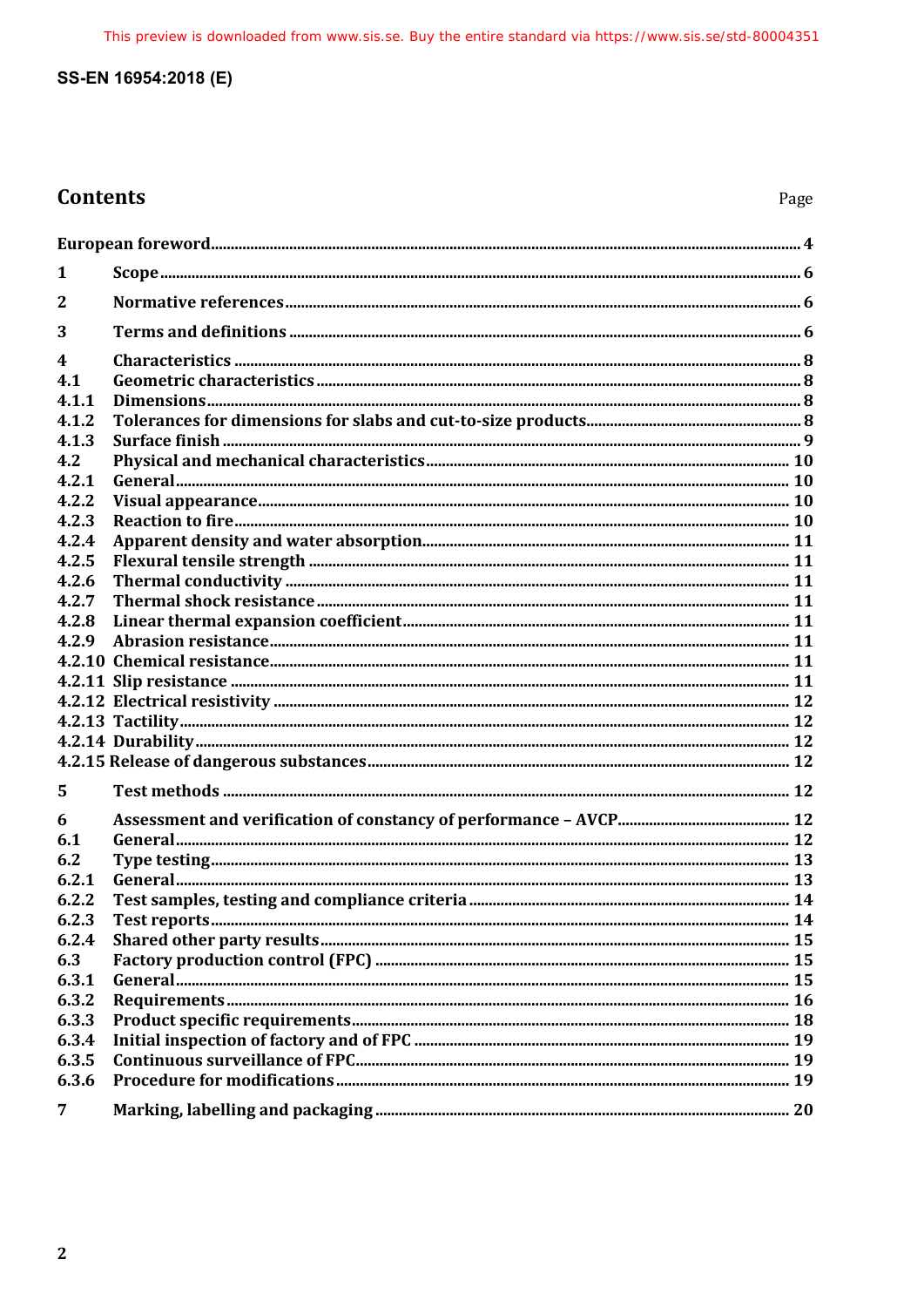| Annex A (normative) Reference sample, visual inspection and acceptance criteria21  |  |
|------------------------------------------------------------------------------------|--|
| Annex ZA (informative) Relationship of this European Standard with Regulation (EU) |  |
|                                                                                    |  |
|                                                                                    |  |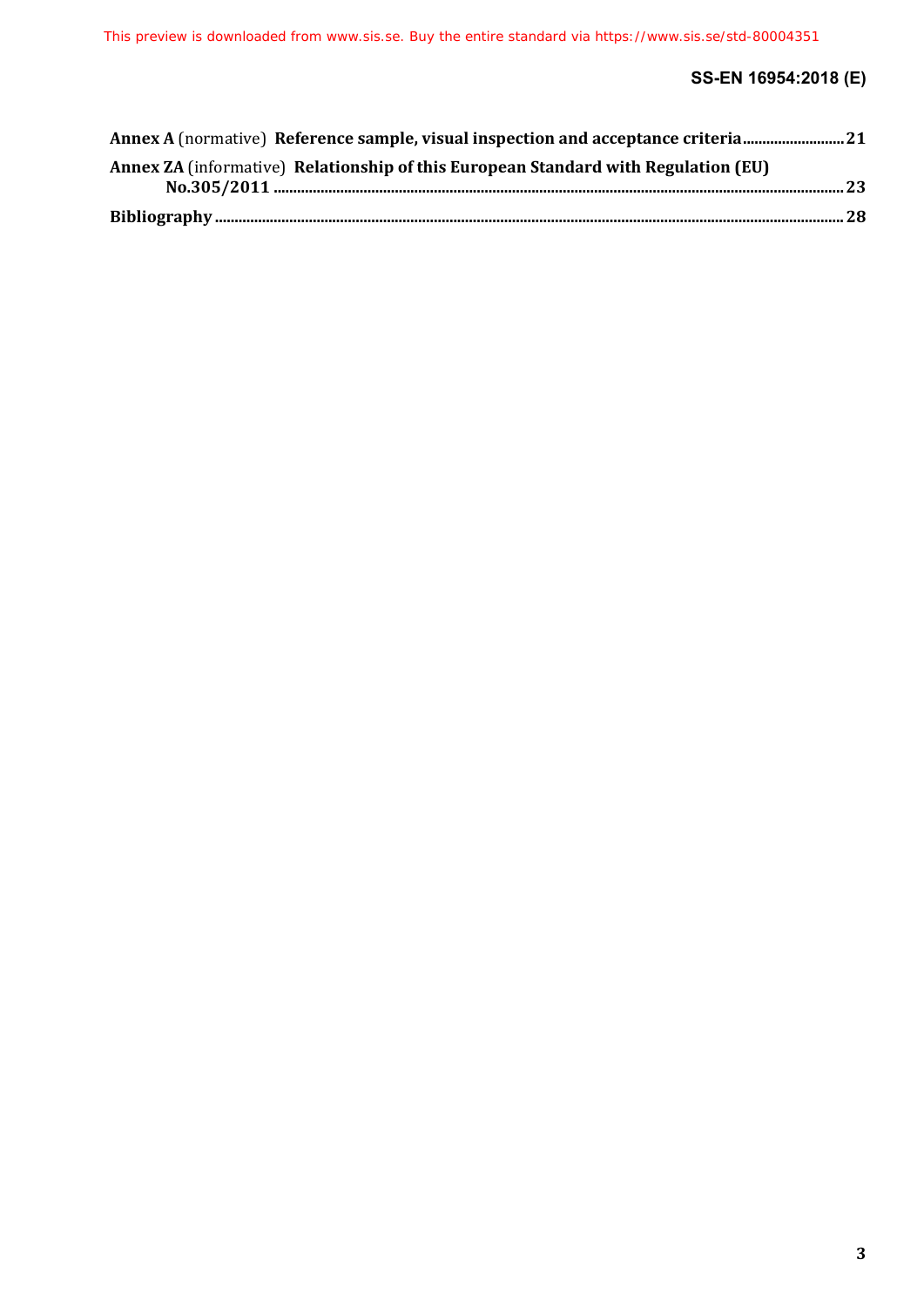### <span id="page-7-0"></span>**European foreword**

This document (EN 16954:2018) has been prepared by Technical Committee CEN/TC 246 "Natural stones", the secretariat of which is held by UNI.

This European Standard shall be given the status of a national standard, either by publication of an identical text or by endorsement, at the latest by November 2018 and conflicting national standards shall be withdrawn at the latest by February 2020.

Attention is drawn to the possibility that some of the elements of this document may be the subject of patent rights. CEN shall not be held responsible for identifying any or all such patent rights.

This document has been prepared under a mandate given to CEN by the European Commission and the European Free Trade Association.

For relationship with EU Regulation(s), see informative Annex ZA, which is an integral part of this document.

This European Standard is one of a series of standards for specifications of agglomerated stone products which includes the following:

- EN 15285, *Agglomerated stone Modular tiles for flooring and stairs (internal and external)*
- EN 16954, *Agglomerated stone Slabs and cut-to-size products for flooring and stairs (internal and external)* [the present document]
- EN 15286, *Agglomerated stone Slabs and tiles for wall finishes (internal and external)*
- EN 15388, *Agglomerated stone Slabs and cut-to-size products for vanity and kitchen tops*
- NOTE An overview on standards for agglomerated stone products is given below.

| Standards for agglomerated stone products    |                                                                                          |                                                                                                                |                                                                                                                    |  |  |  |
|----------------------------------------------|------------------------------------------------------------------------------------------|----------------------------------------------------------------------------------------------------------------|--------------------------------------------------------------------------------------------------------------------|--|--|--|
| Harmonized<br>product<br>standards           | EN 15285<br>Modular tiles for flooring<br>and stairs (int. and ext.)<br>(under $M/119$ ) | EN 16954<br>Slabs and cut-to-size products for<br>flooring and stairs (int. and ext.)<br>(under Mandate M/119) | EN 15286<br>Cladding slabs and<br>tiles for wall<br>finishes (int. and<br>ext.<br><i>(under)</i><br>Mandate M/121) |  |  |  |
| $Non-$<br>harmonized<br>product<br>standards | EN 15388<br>Slabs and cut-to-size<br>products for vanity and<br>kitchen tops             |                                                                                                                |                                                                                                                    |  |  |  |
| Main<br>supporting<br>standards              | EN 14617 (all parts),<br>Test methods                                                    | EN 14618,<br>Terminology and classification                                                                    |                                                                                                                    |  |  |  |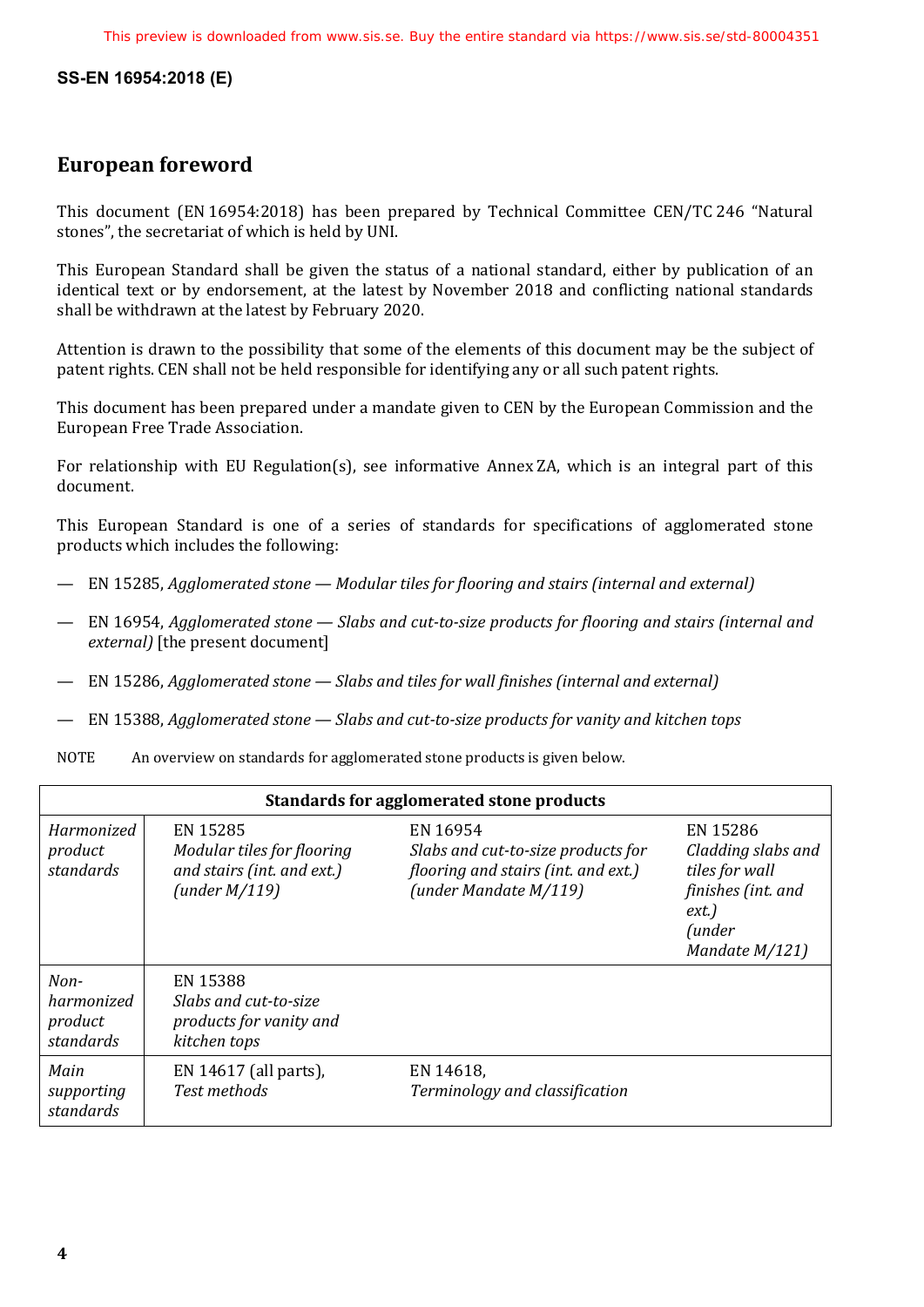According to the CEN-CENELEC Internal Regulations, the national standards organizations of the following countries are bound to implement this European Standard: Austria, Belgium, Bulgaria, Croatia, Cyprus, Czech Republic, Denmark, Estonia, Finland, Former Yugoslav Republic of Macedonia, France, Germany, Greece, Hungary, Iceland, Ireland, Italy, Latvia, Lithuania, Luxembourg, Malta, Netherlands, Norway, Poland, Portugal, Romania, Serbia, Slovakia, Slovenia, Spain, Sweden, Switzerland, Turkey and the United Kingdom.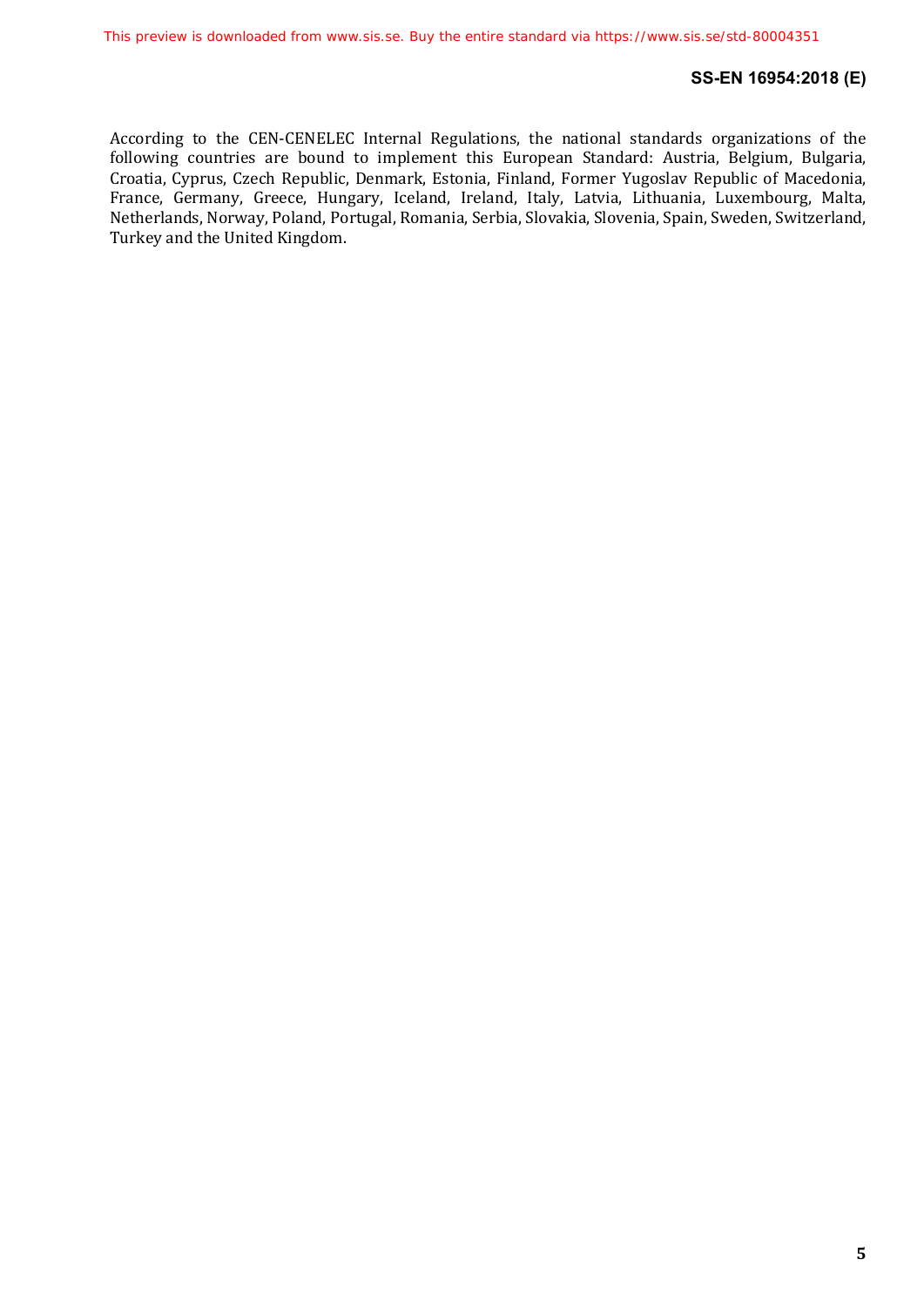### <span id="page-9-0"></span>**1 Scope**

This European Standard specifies characteristics and appropriate test methods for slabs and cut to size products (cut to size slabs, special pieces, treads and risers) of agglomerated stones, which are made for use as flooring and stairs in pedestrian areas for internal and external uses including those in enclosed public transport premises. It also provides for the assessment and verification of constancy of performance (AVCP) and marking of the products to the requirements of this European Standard.

This European Standard covers tactility but only for products the intended use of which requires this performance.

This European Standard does not cover visibility requirements. Rough slabs are excluded from the scope of this European Standard.

Products covered by the standards EN 15285, EN 13198, EN 13748-1 and EN 13748-2 are also excluded from the scope of the present European Standard.

#### <span id="page-9-1"></span>**2 Normative references**

The following documents are referred to in the text in such a way that some or all of their content constitutes requirements of this document. For dated references, only the edition cited applies. For undated references, the latest edition of the referenced document (including any amendments) applies.

EN 13373, *Natural stone test methods - Determination of geometric characteristics on units*

EN 13501-1, *Fire classification of construction products and building elements - Part 1: Classification using data from reaction to fire tests*

EN 14617 (all parts), *Agglomerated stone - Test methods*

EN 14618, *Agglomerated stone - Terminology and classification*

CEN/TS 15209, *Tactile paving surface indicators produced from concrete, clay and stone*

CEN/TS 16165:2016, *Determination of slip resistance of pedestrian surfaces - Methods of evaluation*

EN ISO 10456, *Building materials and products - Hygrothermal properties -Tabulated design values and procedures for determining declared and design thermal values (ISO 10456)*

### <span id="page-9-2"></span>**3 Terms and definitions**

For the purposes of this document, the terms and definitions given in EN 14618 and the following apply. ISO and IEC maintain terminological databases for use in standardization at the following addresses:

- IEC Electropedia: available at<http://www.electropedia.org/>
- ISO Online browsing platform: available at<http://www.iso.org/obp>

#### **3.1**

#### **rough slab**

semi-finished agglomerated stone product with edges obtained either by sawing from a block or by moulding, the size of which is given by nominal dimensions (length - width -, thickness, in this order), expressed in millimetres and the surface of which may or may not be the finished surface

Note 1 to entry: Examples are given in Figure 1.